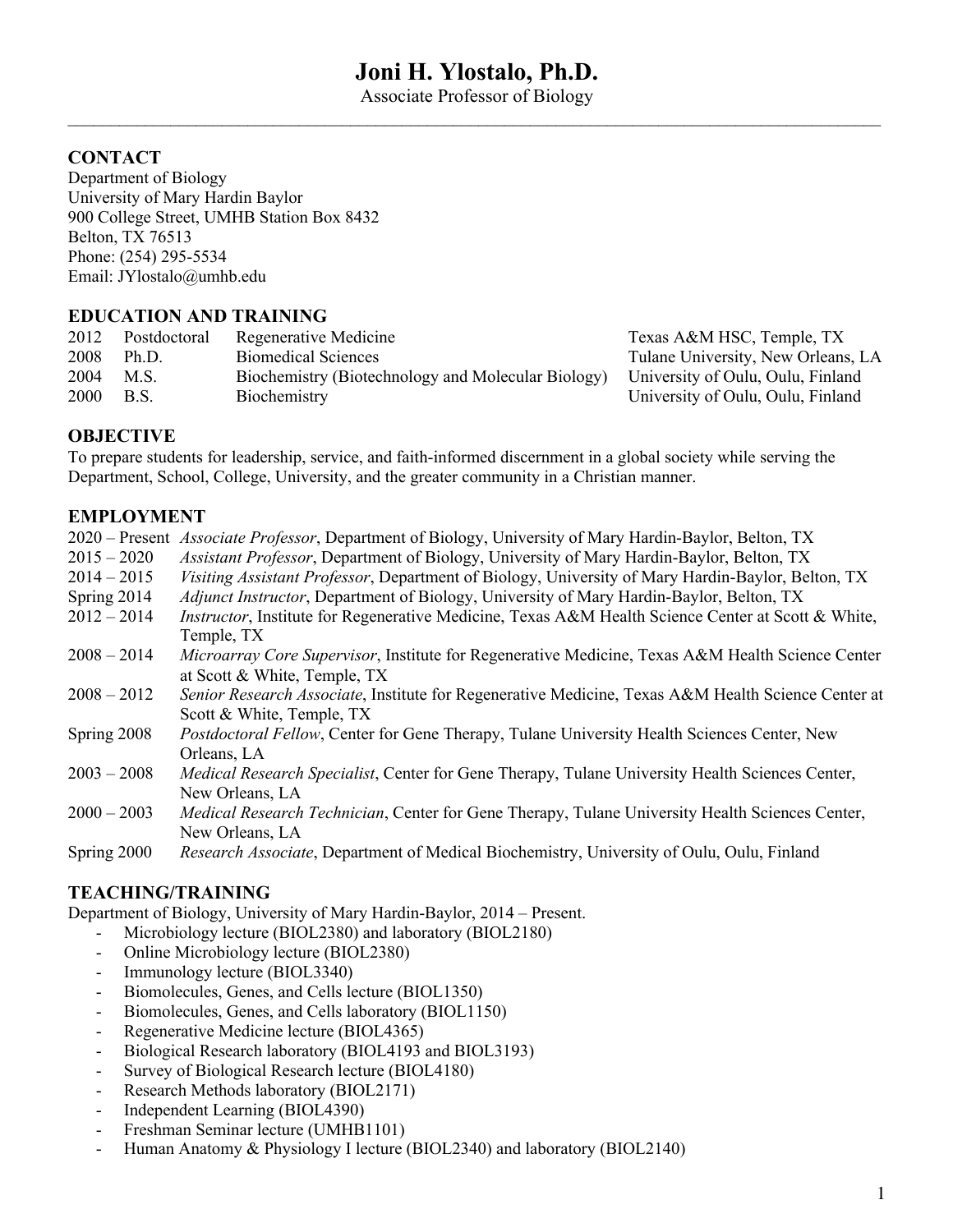- Human Anatomy & Physiology II lecture (BIOL2441) and laboratory (BIOL2141)
- Undergraduate research student training and supervision
- Student teaching assistant training and supervision in the Microbiology laboratory
- Laboratory preparatory personnel training and supervision in the Microbiology laboratory

Department of Chemistry, University of Mary Hardin-Baylor, 2017 – 2018

Chemistry and Society lecture and laboratory (CHEM1400)

Institute for Regenerative Medicine, Texas A&M Health Science Center, 2008 – 2014

- Supervision and instruction of an Undergraduate Student in the field of Regenerative Medicine and Immunology, Institute for Regenerative Medicine, Texas A&M Health Science Center at Scott & White, 2012
- Guest lecturer "Stem Cells and Tissue Regeneration", Texas Bioscience Institute, Temple College, 2009
- Guest lecturer "Stem Cells and Tissue Regeneration", Belton High-School, Belton Independent School District, 2009
- Supervision and instruction of Graduate Students in the field of Stem Cell Biology and Immunology, Institute for Regenerative Medicine, Texas A&M Health Science Center at Scott & White, 2009 – 2014
- Supervision and instruction of a Laboratory Technician in the field of Stem Cell Biology and Immunology, Institute for Regenerative Medicine, Texas A&M Health Science Center at Scott & White, 2009 – 2014

Center for Gene Therapy, Tulane University Health Sciences Center, 2000 – 2008

- Guest lecturer "Microarrays: Theory and Uses", Genetics and Human Health (SPHU202), Undergraduate Public Health Program, Tulane University, 2007
- Supervision and instruction of a High School Student in the field of Stem Cell Biology, Center for Gene Therapy, Tulane University Health Sciences Center, 2007
- Guest lecturer "Malaria Microarray Studies", Malaria (TRMD782), Graduate Program in Tropical Medicine, Tulane University, 2003 – 2008
- Supervision and instruction of Graduate Students in the field of Protein Biochemistry and Stem Cell Biology, Center for Gene Therapy, Tulane University Health Sciences Center, 2003 – 2008
- Supervision and instruction of a Laboratory Technician in the field of Protein Biochemistry, Center for Gene Therapy, Tulane University Health Sciences Center, 2002 – 2006
- Supervision and instruction of Foreign Undergraduate Students in the field of Protein Biochemistry, Center for Gene Therapy, Tulane University Health Sciences Center, 2002 – 2004

## **UNIVERSITY SERVICE**

Department of Biology, University of Mary Hardin-Baylor, 2014 – Present.

- Vocare Seminar, 2021 Present
- CELT Reading Seminar, 2021 Present
- Christian Planning University Committee Chair, 2020 Present
- Vocare Faculty Training and Retreat, 2020
- Faculty Council Representative, 2020 Present.
- UMHB Research Committee, 2019 Present
- Faculty Search Committee: Nursing (3 positions), 2019 Present
- Christian Planning University Committee member 2018 2020
- Student Success Collaborative, Analytics Team member 2018 Present
- Faculty Search Committee: Biology (2 positions), 2018 2019
- Faculty Search Committee: Dean of School of Nursing, 2018 2019
- First Faculty (freshman seminar teaching and advising), 2017 Present
- School of Natural Sciences Pedagogy Innovations Committee co-chair 2017 Present
- Tri Beta Biology Honor Society Faculty Member, 2017 Present
- Presenter in the Lunch & Learn faculty education sessions,  $2017 2018$
- Faculty Search Committee: Organic Chemistry, 2017 2018
- Liaison between the School of Natural Sciences and the Career Center (Partnership: Next), 2016 Present
- UMHB Blog writer, 2016 Present
- UMHB Football, Soccer, and Volleyball recruit advising, 2016 Present
- Academic Leadership Seminar participant (VOCARE), 2016 Present
- UMHB Move-In Day volunteer, 2016 Present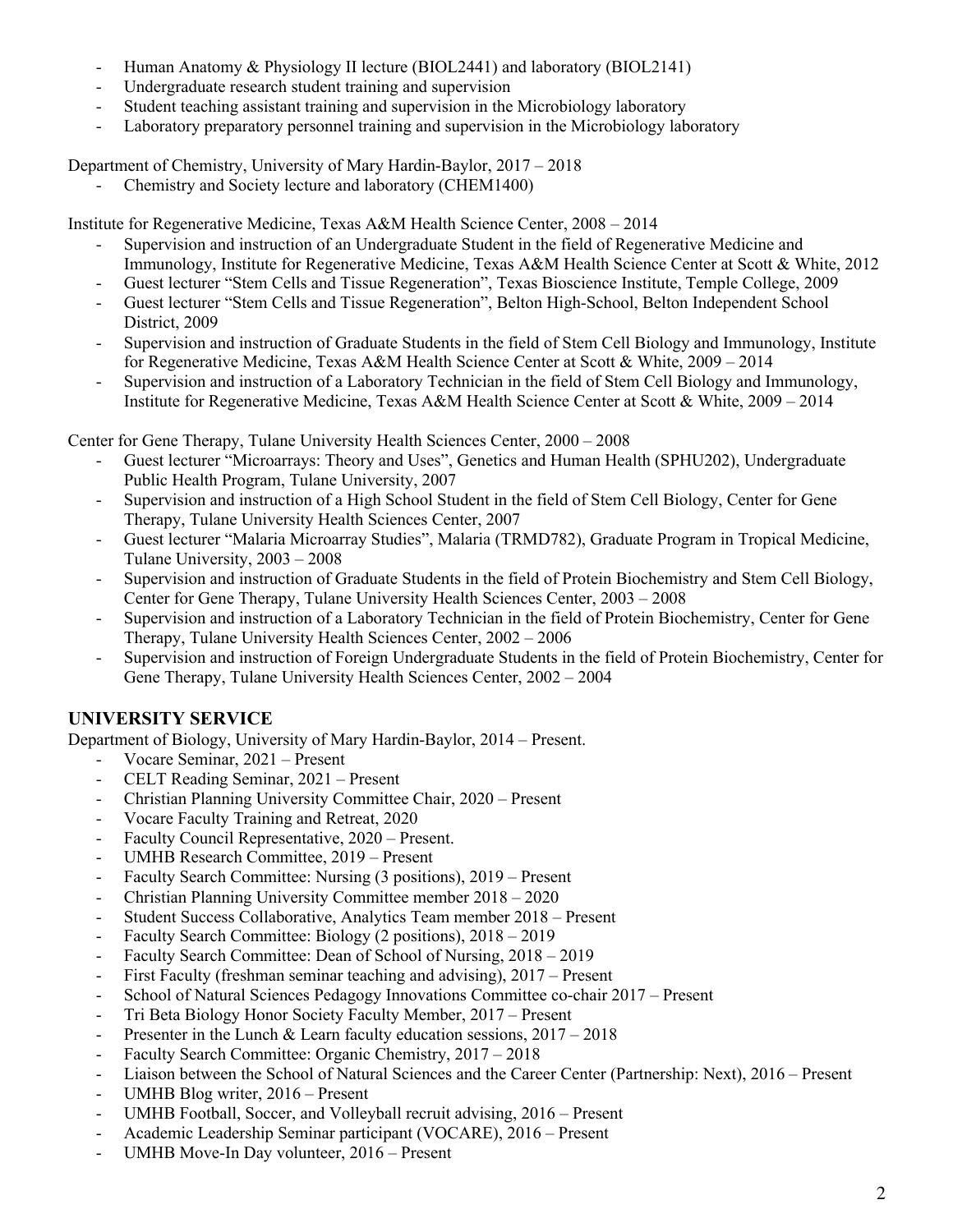- Educational Technology University Committee co-chair, 2016 2018
- Honors Project Sponsor (6 students), 2016 Present
- Educational Technology University Committee member, 2015 2018
- Pre-Health Professionals student organization faculty sponsor, 2015 Present
- Pre-medical, pre-clinical lab sciences, pre-pharmacy, and graduate school biology advisor, 2015 Present
- Transfer advisor, 2015 Present
- Departmental Student Learning Outcome (SLO) #6 organizer and analyzer, 2015 Present
- Organizer of the Biological Research Lecture Series, 2015 Present
- In charge of the Microbiology lecture and laboratory teaching curriculum, 2015 Present
- University of Mary Hardin-Baylor representative in the Baylor Scott & White Clinical Laboratory Science Advisory Committee. 2014 – 2017
- CELT session participant, 2014 Present
- Finals Week Pancake Supper volunteer, 2014 Present
- Biology Department Lab Safety and Skills Test proctoring (LSSP), 2014 Present
- Health Professions Advisory Council member, 2014 Present
- Science Saturday Volunteer, 2014 Present
- Mission Week participant and speaker host in classroom, 2014 Present
- Preview Week Departmental representative and student host in classroom 2014 Present

Institute for Regenerative Medicine, Texas A&M Health Science Center, 2008 – 2014

- Oral session judge, Texas A&M Student Research Week, 2014
- Main presenter and organizer of the departmental morning meetings in the Stem Cell and Regenerative Medicine field. Institute for Regenerative Medicine, Texas A&M Health Science Center at Scott & White,  $2012 - 2014$
- Poster session judge, 18<sup>th</sup> Annual Graduate Student Organization Symposium, Texas A&M Health Science Center College of Medicine, 2012
- Guide and presenter during Scott & White Open House, Institute for Regenerative Medicine, Texas A&M Health Science Center at Scott & White, 2009

Center for Gene Therapy, Tulane University Health Sciences Center, 2000 – 2008

- PhD Committee member: James M Colborn, Graduate Program in Tropical Medicine, Tulane University, 2005  $-2006$
- Guide and presenter during politician and grantor visits, Center for Gene Therapy, Tulane University Health Sciences Center, 2001 – 2007

### **PROFESSIONAL ORGANIZATION WORK**

- Texas Academy of Science (TAS) Section Chair Biomedical Sciences, 2018 Present
- Texas Academy of Science (TAS) Annual Meeting 2017 Steering Committee member
- Texas Academy of Science (TAS) Annual Meeting 2017 Section Chair (substitute) Biomedical Sciences
- Texas Branch of the American Society for Microbiology (TX-ASM) Session Chair Education, 2021 Present.
- Texas Branch of the American Society for Microbiology (TX-ASM) student poster presentation judge, 2017 Present.

## **COMMUNITY AND CHURCH ACTIVITIES**

- Renewal Church Finance Team Director, Belton, TX, 2019 Present
- Renewal Church A/V Manager, Renewal Church, Belton, TX, 2019 Present
- First Baptist Belton Ordained Deacon, Belton, TX, 2019 Present
- Renewal Church Home Group leader, Renewal Church, Belton, TX, 2018 Present
- Renewal Church Launch Team leadership (church plant), First Baptist Church, Belton, TX, 2018 2019
- Small Group Bible Study (Sunday School) teacher, First Baptist Church, Belton, TX, 2015 2019
- Awana Bible Club leadership, First Baptist Church, Belton, TX, 2015 2018.
- Small Group Bible Study Connect Group Leader, First Baptist Church, Belton, TX, 2013 2016.
- Invited speaker at the Career Day "Careers in Science", Sparta Elementary, Belton Independent School District, Belton, TX, 2013 – 2015
- Texas State licensed foster parent through Circles of Care, 2012 2015.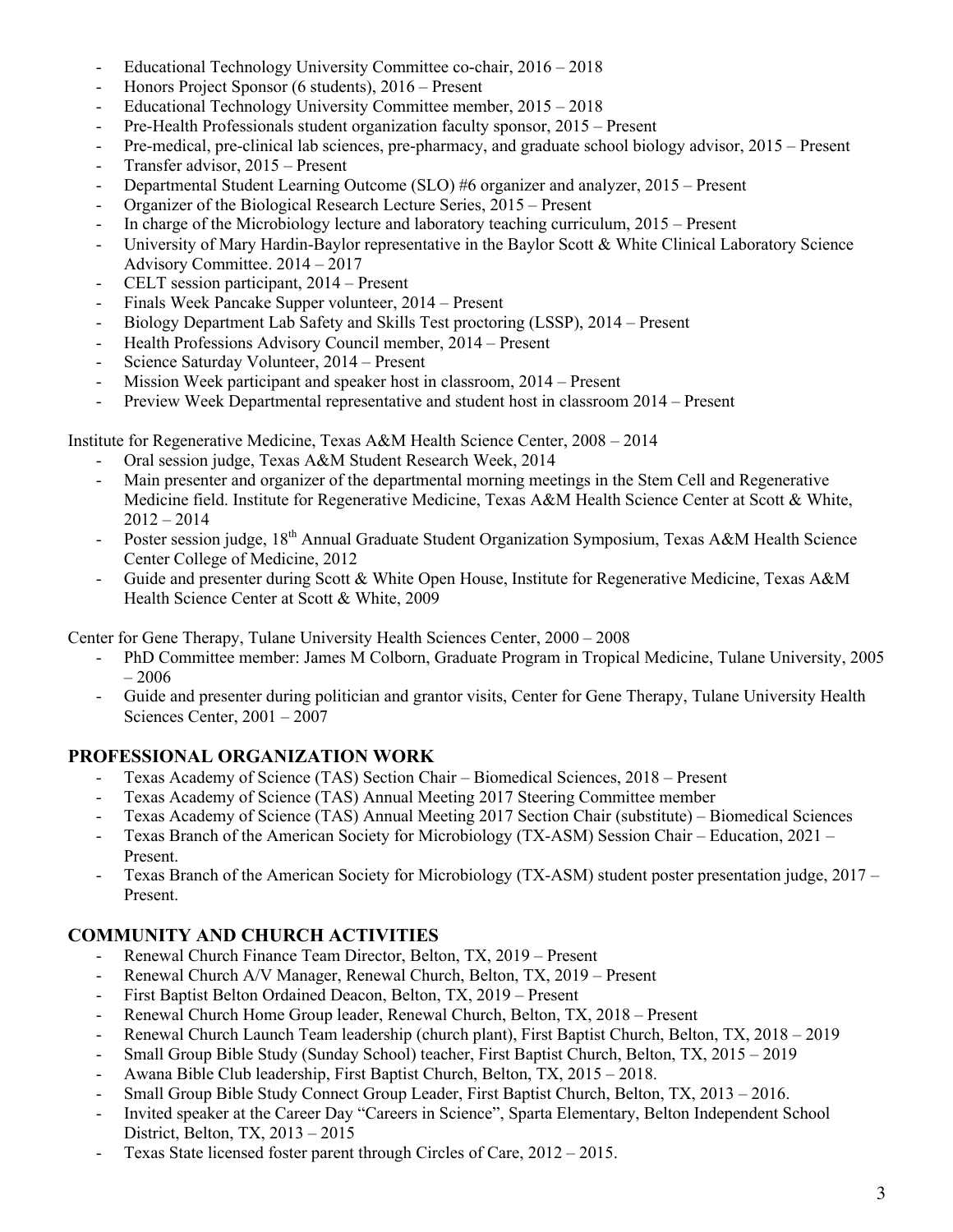- Small Group Bible Study Care Group Leader, First Baptist Church, Belton, TX, 2011 2012.
- Invited speaker at the Career Day "Careers in Science", Jefferson Elementary, Temple Independent School District, Temple, TX, 2011 – 2012
- Presenter for Belton High-School science teachers during Teacher Training Day, Institute for Regenerative Medicine, Texas A&M Health Science Center at Scott & White, Temple, TX, 2011
- Soccer Coach, Belton Christian Youth Center, Belton, TX, 2010.
- Hurricane Katrina evacuee housing, River Ridge, LA, 2005.
- Baptist Student Union Beach Reach Mission Trip, Panama City, FL, 1998.
- Linnanmaa International Bible Study Leader, Oulu, Finland, 1998 2000.
- Opiskelija ja Koululaislahetys (Christian Student Organization) Board Member, 1998 1999.
- Door to door evangelism at University of Oulu campus, Oulu, Finland, 1996 1997.
- YMCA Camp Crosley Camp Counselor, North Webster, IN, 1996 1997.

## **MANUSCRIPT REVIEWER (Ad hoc)**

- Archives of Current Research International
- Asian Journal of Research and Reports in Ophthalmology
- Biomedical Engineering and Computational Biology
- BioMed Research International
- Biomolecules
- Cancers
- Cell and Tissue Research
- Cell Motility and the Cytoskeleton
- Cells
- Cellular Signaling
- Encyclopedia of Molecular Cell Biology and Molecular Medicine
- Gels
- International Blood Research & Reviews
- International Journal of Molecular Sciences
- International Journal of Nanomedicine
- Journal of Advances in Biology & Biotechnology
- Journal of Pharmaceutical Research International
- Journal of Research in Science Teaching
- Journal of Tissue Engineering
- Mediators of Inflammation
- Microorganisms
- Molecular Therapy Methods & Clinical Development
- Oxidative Medicine and Cellular Longevity
- Proceedings of the National Academy of Sciences of the United States of America
- Reviews on Recent Clinical Trials
- Scientific Pages of Gastroenterology
- Scientific Reports
- Stem Cell Research and Therapy
- Stem Cells International
- The Scientific Pages of Gastroenterology
- Tissue Engineering
- Translational Research

### **EDITORIAL WORK**

- Cells (including special issues)
- Insights in Stem Cells
- Journal of Stem Cell and Developmental Biology
- Journal of Systems Biology and Proteome Research
- Stem Cells International

### **AWARDS**

2013 Podium Presentation Award (1<sup>st</sup> place), 1<sup>st</sup> Annual Scott & White Research Days, Scott & White, Temple, TX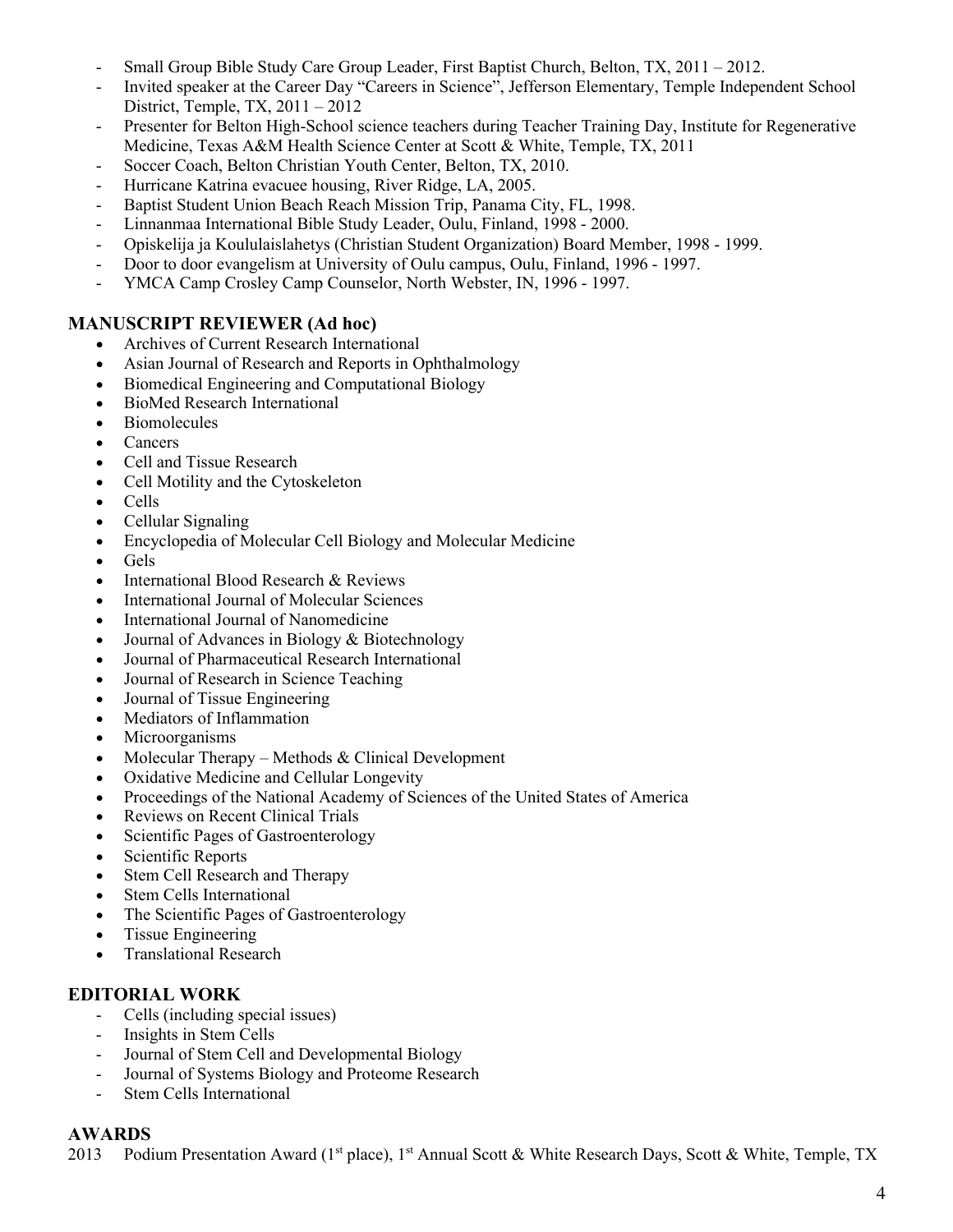- 2012 Postdoctoral Fellow Poster Competition (2<sup>nd</sup> place), 17<sup>th</sup> Annual College of Medicine Graduate Student Organization Research Symposium, Texas A&M Health Science Center, Bryan, TX
- 2005 Senior Vice-President for Health Sciences Award for Excellence in Research and Presentation by a Graduate Student ( $1<sup>st</sup>$  place),  $17<sup>th</sup>$  Annual Tulane Health Sciences Research Day, New Orleans, LA
- 1997 Fully funded International Student Exchange Program (ISEP) position to study abroad (Spent 1 year at Indiana State University), University of Oulu, Oulu, Finland

## **GRANT AWARDS**

- UMHB Summer Research Grant 2018, 2020
- UMHB Faculty Development Grant 2018

## **GRANT/RESEARCH REVIEWS (Ad hoc)**

- Scott & White Research Mentorship Award Program (RMA) reviewer, 2013 2014
- ECRI Institute draft reviewer for US Agency for Health Care Research and Quality's (AHRQ) Healthcare Horizon Scanning System (HHSS), 2011 – 2014, 2019 – Present

## **PATENTS**

- Spheroidal Aggregates of Mesenchymal Stem Cells, US20120219572, Issued August 30<sup>th</sup> 2012.
- Use of the Anti-Apoptotic/Anti-ROS Protein STC-1 to Treat Myocardial Infarctions, Pending.
- A Trojan Horse Strategy for Using Adult Stem Cells to Kill Cancer Cells, Pending.

## **RESEARCH EXPERIENCE**

*Faculty Research (with undergraduate students):* Department of Biology, University of Mary Hardin-Baylor, 2014 – Present

- Antibacterial effects of essential oils and antibiotics in combination.<br>- Pedagogy research writing teaching case studies.
- Pedagogy research writing teaching case studies.
- Continuation of the adult mesenchymal stem/stromal cell (MSC) research in collaboration with Texas A&M Health Science Center
- Bioinformatics research in heart development, MSC biology, Leishmaniasis, breast cancer, Alzheimer's disease, ADHD, ischemia injury
- Microbial contaminants at UMHB campus
- Microbial contaminants in hamburgers
- Probiotic effects of yogurts
- Effect of various acne medications on microbial growth
- Anti-bacterial effects of essential oils and honey and their preparations
- Effects of reactive oxygen species and antioxidants in planaria regeneration
- Antibacterial effects of various antibiotic ointments
- Low-cost water purification techniques for lake/river water

*Faculty Research (with graduate and undergraduate students and postdoctoral fellows):* Institute for Regenerative Medicine, Texas A&M Health Science Center, 2012 – 2014.

- Study the adult mesenchymal stem/stromal cell (MSC) sphere-formation as a pre-activation method for translational research
- Research for the key pathways involved in the activation process of MSCs in 3D cultures
- Determine the activation mechanism of enhanced anti-inflammatory, immunomodulatory, and anti-cancer molecule expression in MSC spheres
- Determine the activation status of MSC spheres during extended culture expansion and cryostorage
- Define the optimal xeno-free 3D culture conditions for activation of MSCs for therapies
- Study the interactions between endogenous immune cells and MSCs injected into the peritoneum of mice
- Design and execute microarray experiments for collaborators and customers of a microarray core facility
- Perform microarray data analysis for collaborative projects

*Postdoctoral Research (with graduate and undergraduate students):* Institute for Regenerative Medicine, Texas A&M Health Sciences Center, 2008 – 2012.

- Study the aggregation process of MSCs into spheres/spheroids in hanging drops
- Study the basic characteristics of the MSCs in spheres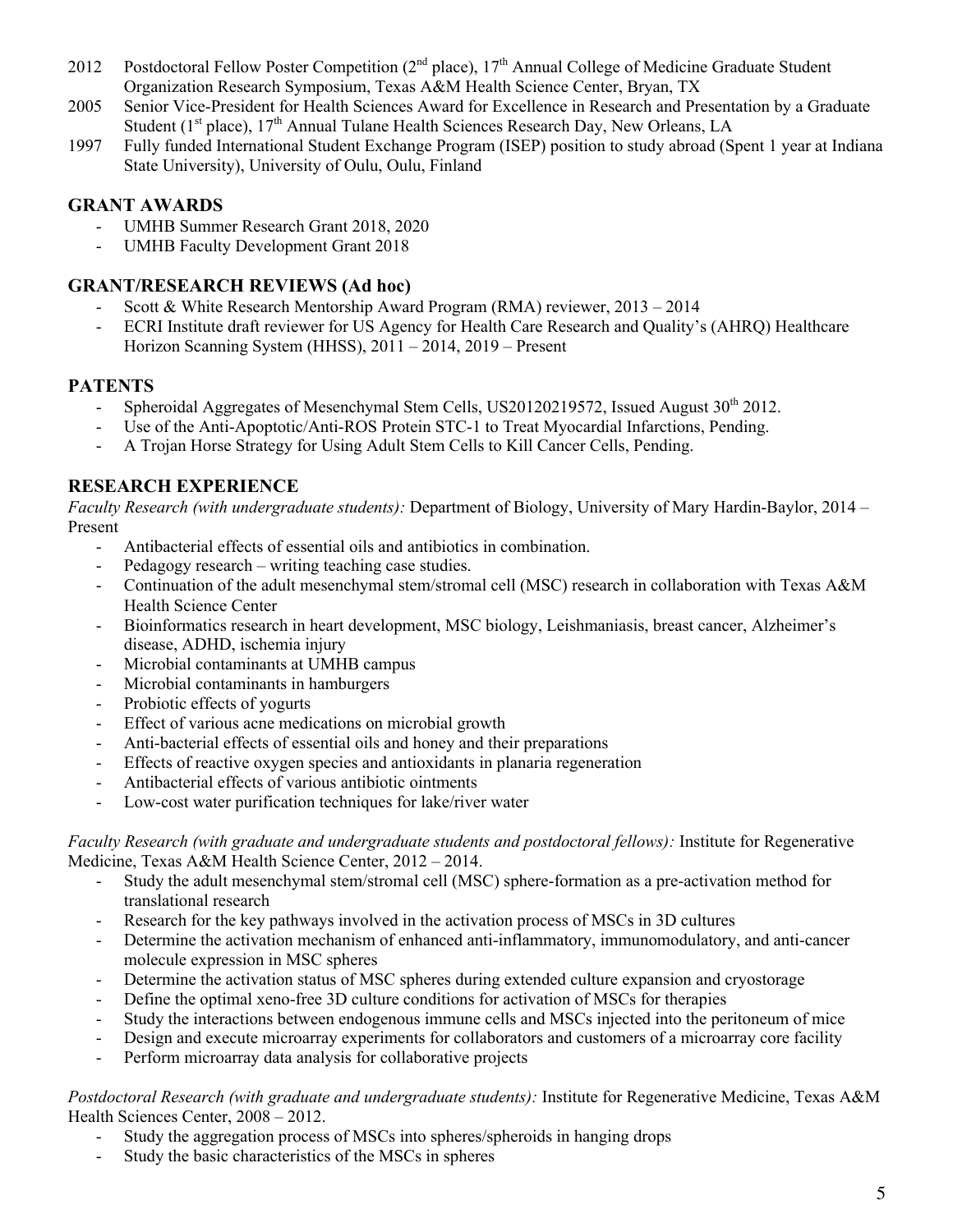- Research for novel and enhanced properties of MSCs in spheres
- Study the enhanced anti-inflammatory properties of MSC spheres both *in vitro* and *in vivo*
- Study the anti-inflammatory effects of MSC spheres on stimulated macrophages
- Design and execute microarray experiments for collaborators and customers of a microarray core facility
- Perform microarray data analysis for collaborative projects

*Doctoral Research (with undergraduate students):* Center for Gene Therapy, Tulane University Health Sciences Center, 2004 – 2008.

- Transcriptome studies of MSCs during differentiation into chondrocytes, adipocytes, and osteoblasts
- Development of a microarray-based approach for detecting co-regulated genes and identifying new target genes for transcription factors using MSC cultures
- Transcriptome studies of MSCs during culture expansion and further passaging
- Functional and transcriptome analysis of single cell-derived colonies of MSCs
- Parasitology gene-expression studies with samples from non-human primates and patients with malaria
- Perform microarray data analysis for collaborators and customers

*Masters Research (with undergraduate students):* Center for Gene Therapy, Tulane University Health Sciences Center,  $2000 - 2004$ .

- Cloning, expression, and purification of various mutant forms of collagen IX
- Structural and functional studies of wild-type and two disease causing mutant forms of collagen IX
- Study of collagen IX chain selection and domain organization for triple helix formation
- Supply collaborators with various forms of purified recombinant collagen IX

## **PUBLICATIONS**

Doctoral Thesis:

Dynamic changes in the transcriptome of human adult stem/progenitor cells from bone marrow stroma (MSCs) during *in vitro* differentiation and expansion. Graduate Program in Biomedical Sciences, Tulane University, New Orleans, LA (2008).

### Masters Thesis:

Tools for studying collagen IX chain association, triple helix formation, and domain functions. Department of Biochemistry, University of Oulu, Oulu, Finland (2003).

Books and book chapters:

**Ylostalo JH**. 3D Stem cell culture. *Cells.* 2021. ISBN 978-3-03943-803-7.

Bartosh TJ & **Ylostalo JH**. Preparation of anti-inflammatory mesenchymal stem/precursor cells (MSCs) through sphere formation using hanging-drop culture technique. *Current Protocols in Stem Cell Biology*. 28:2B.6.1-2B.6.23, 2014. PMID: 24510769.

**Ylostalo JH** & Bartosh TJ. Mesenchymal stem cells characteristics, niches and applications for cell therapy. *Encyclopedia of Molecular Cell Biology and Molecular Medicine: Stem Cells, from Biology to Therapy*. 2: 429-70, 2013.

**Ylostalo J**, Pochampally R & Prockop DJ. Assays of MSCs with microarrays. *Methods in Molecular Biology*. 449: 133-51, 2008. PMID: 18370089.

### Editorials:

**Ylostalo J**. 3D Stem Cell Culture. *Cells*. Sep 27;9(10), 2020. PMID: 32992579.

Mzayek F, **Ylostalo J** & Krogstad DJ. Apoptosis of endothelial cells in bacterial sepsis and severe *Plasmodium falciparum* malaria: do we know enough to consider clinical trials? *Crit Care Med*. 36(9): 2690-92, 2008. PMID: 18728485.

### Articles: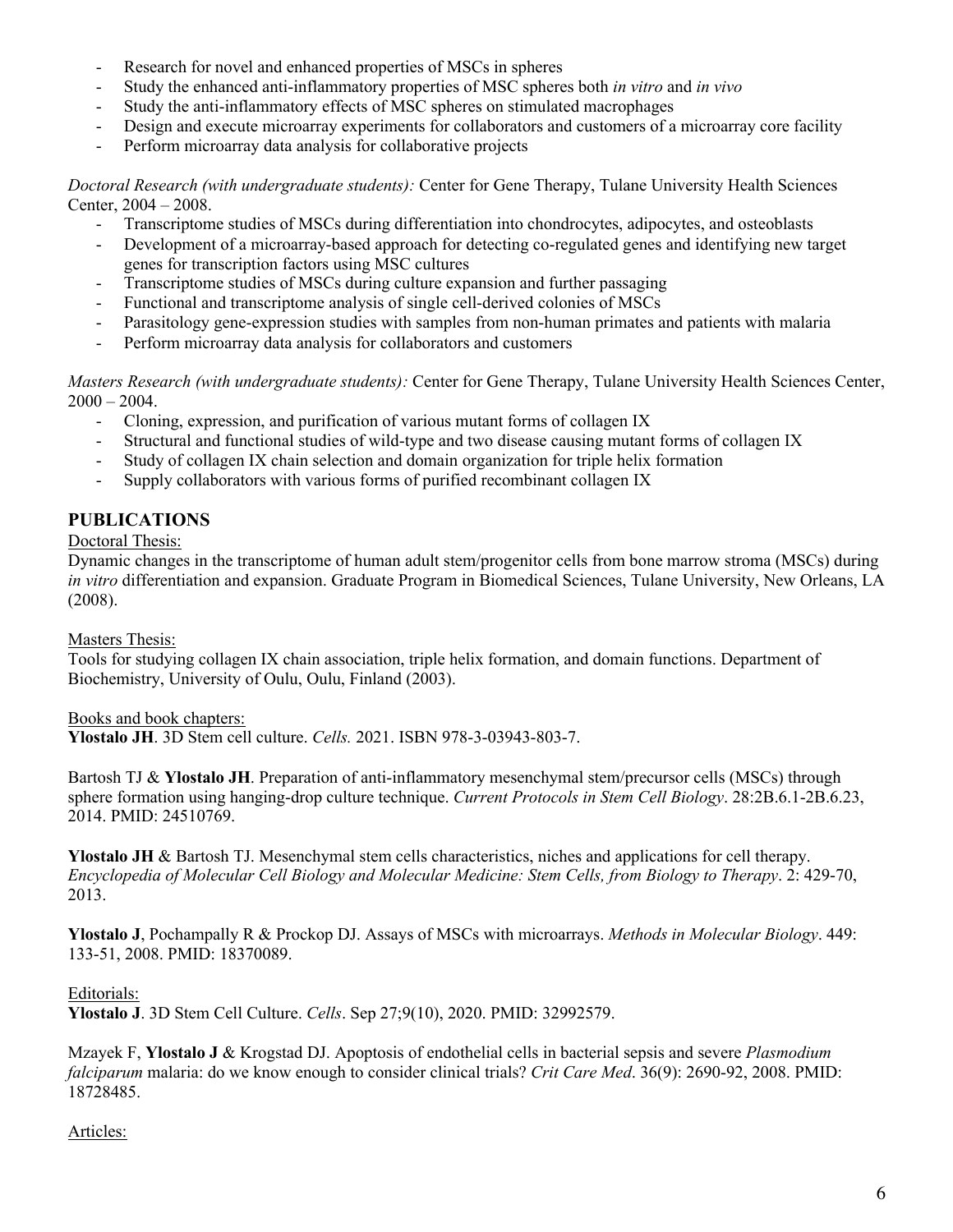Nerber H, **Ylostalo JH** & Bartosh TJ. The importance of tumor microenvironment on cancer cell cannibalism: benefits of the 3D culture system. Submitted.

Bartosh TJ & **Ylostalo JH**. Efficacy of 3D culture priming is maintained in human mesenchymal stem cells after extensive expansion of the cells. *Cells*. Sep 5;8(9), 2019. PMID: 31491901.

**Ylostalo JH**. Engaging students into their own learning of foundational genetics concepts through the 5E learning cycle and interleaving teaching techniques. *J Bio Educ,* 2019. DOI: 10.1080/00219266.2019.1620311.

**Ylostalo JH**, Bazhanov N, Mohammadipoor A & Bartosh TJ. Production and administration of therapeutic mesenchymal stem/stromal cell (MSC) spheroids primed in 3-D cultures under xeno-free conditions. *J Vis Exp.* Mar 18;(121), 2017. PMID: 28362380.

Clough BH, **Ylostalo J**, Browder E, McNeill EP, Bartosh TJ, Rawis HR, Nakamoto T & Gregory CA. Theobromine upregulates osteogenesis by human mesenchymal stem cells *in vitro* and accelerates bone development in rats. *Calcif Tissue Int.* Mar; 100(3):298-310, 2017. PMID: 27913821.

Bazhanov N, **Ylostalo JH**, Bartosh TJ, Tiblow A, Mohammadipoor A, Foskett A & Prockop DJ. Intraperitoneally infused human mesenchymal sten cells form aggregates with mouse immune cells and attach to peritoneal organs. *Stem Cell Res Ther.* Feb 10;7:27., 2016. PMID: 26864573.

Colborn JM\*, **Ylostalo JH\***, Koita OA, Cisse OH & Krogstad DJ. Human gene expression in uncomplicated *Plasmodium falciparum* malaria. *J Immunol Res.* 2015:162639, 2015. PMID:26491700.

**Ylostalo JH**\*, Bartosh TJ\*, Tiblow A & Prockop DJ. Unique characteristics of human mesenchymal stromal/progenitor cells pre-activated in 3-dimensional cultures under different conditions. *Cytotherapy*. 16(11): 1486- 500, 2014. PMID: 25231893.

Bartosh TJ & **Ylostalo JH**. Macrophage inflammatory assay. *Bio Protoc.* 20;4(14), 2014. PMID: 27570796.

Bartosh TJ & **Ylostalo JH**. Mesenchymal stem cell (MSC) aggregate formation *in vivo*. *Bio Protoc.* 20;4(14), 2014. PMID: 27478861.

Bartosh TJ\*, **Ylostalo JH\***, Bazhanov N, Kuhlman J & Prockop DJ. Dynamic compaction of human mesenchymal stem/precursor cells (MSC) into spheres self-activates caspase-dependent IL1 signaling to enhance secretion of modulators of inflammation and immunity (PGE2, TSG6, and STC1). *Stem Cells*. 31(11): 2443-56, 2013. PMID: 23922312.

**Ylostalo JH\***, Bartosh TJ\*, Coble K & Prockop DJ. Human mesenchymal stem/stromal cells cultured as spheroids are self-activated to produce prostaglandin E2 that directs stimulated macrophages into an anti-inflammatory phenotype. *Stem Cells.* 30(10): 2283-96, 2012. PMID: 22865689.

Horie M, Choi H, Lee RH, Reger RL, **Ylostalo J**, Muneta T, Sekiya I & Prockop DJ. Intra-articular injection of human mesenchymal stem cells (MSCs) promote rat meniscal regeneration by being activated to express Indian hedgehog that enhances expression of type II collagen. *Osteoarthritis Cartilage*. 20(10): 1197-207, 2012. PMID: 22750747.

Oh JY, Choi H, Lee RH, Roddy GW, **Ylostalo JH**, Wawrousek E & Prockop DJ. Identification of the HSPB4/TLR2/NF-κB axis in macrophage as a therapeutic target for sterile inflammation of the cornea. *EMBO Mol Med*. 4(5): 435-48, 2012. PMID: 22359280.

Roddy GW, Rosa RH Jr, Oh JY, **Ylostalo JH**, Bartosh TJ, Choi H, Lee RH, Yasumura D, Ahern K, Nielsen G, Matthes MT, LaVail MM & Prockop DJ. Stanniocalcin-1 rescued photoreceptor degeneration in two rat models of inherited retinal degeneration. *Mol Ther*. 20(4): 788-97, 2012. PMID: 22294148.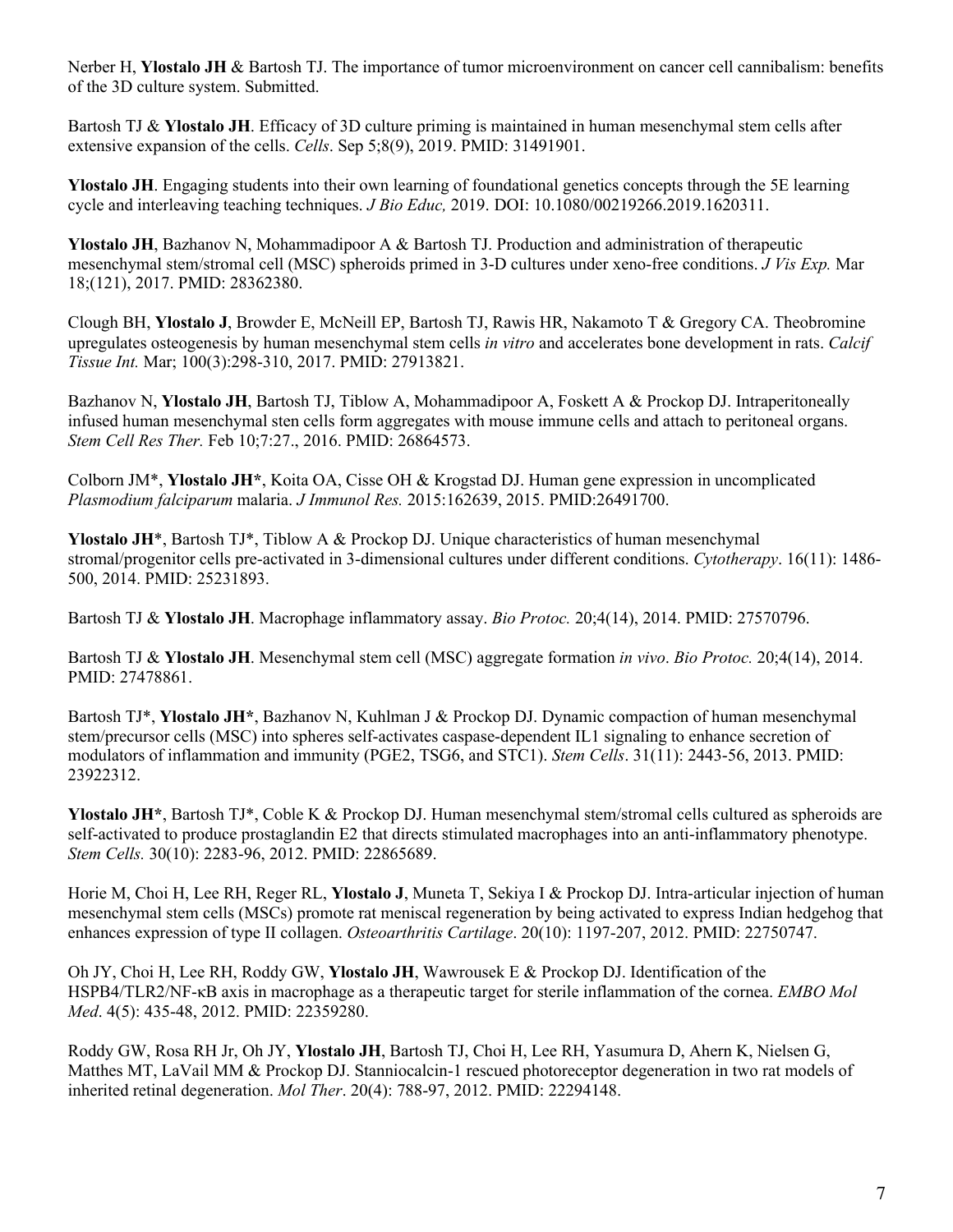Foraker JE, Oh JY, **Ylostalo JH**, Lee RH, Watanabe J & Prockop DJ. Cross-talk between human mesenchymal stem/progenitor cells (MSCs) and rat hippocampal slices in LPS-stimulated cocultures: the MSCs are activated to secrete prostaglandin E2. *J Neurochem*. 119(5): 1052-63, 2011. PMID: 21954847.

Roddy GW, Oh JY, Lee RH, Bartosh TJ, **Ylostalo J**, Coble K, Rosa RH Jr & Prockop DJ. Action at a distance: Systemically administered adult stem/progenitor cells (MSCs) reduce inflammatory damage to the cornea without engraftment and primarily by secretion of TSG-6. *Stem Cells*. 29(10): 1572-9, 2011. PMID: 21837654.

Danchuk S, **Ylostalo JH**, Hossain F, Sorge R, Ramsey A, Lasky JA, Bunnell BA, Welsh DA, Prockop DJ & Sullivan DE. Human multipotent stromal cells attenuate lipopolysaccharide-induced acute lung injury in mice via secretion of tumor necrosis factor-alpha-induced protein 6. *Stem Cell Res Ther.* 2(3): 27, 2011. PMID: 21569482.

Oh JY, Roddy GW, Choi H, Lee RH, **Ylostalo JH**, Rosa RH & Prockop DJ. Anti-inflammatory protein TSG-6 reduces inflammatory damage to the cornea following chemical and mechanical injury. *Proc Natl Acad Sci*. 107(39): 16875- 80, 2010. PMID: 20837529.

Fresquet M, Jowitt TA, Stephen LA, **Ylostalo J** & Briggs MD. Matrilin-1 A-domains: structural and functional investigations reveal insights into their role in cartilage ECM assembly. *J Biol Chem*. 285(44): 34048-61, 2010. PMID: 20729554.

Bartosh TJ\*, **Ylostalo JH\***, Mohammadipoor A, Bazhanov N, Coble K, Claypool K, Lee RH, Choi H, & Prockop DJ. Aggregation of human mesenchymal stromal cells (MSCs) into 3D spheroids enhances their anti-inflammatory properties. *Proc Natl Acad Sci*. 107(31): 13724-29, 2010. PMID: 20643923.

Larson BL, **Ylostalo J**, Lee RH, Gregory C & Prockop DJ. Sox 11 is expressed in early progenitor human multipotent stromal cells and decreases with extensive expansion of the cells. *Tissue Eng Part A*. 16(11): 3385-94, 2010. PMID: 20626275.

Robinson AP, Foraker J, **Ylostalo J** & Prockop DJ. Human stem/progenitor cells from bone marrow enhance glial differentiation of rat neural stem cells: a role for TGFbeta and Notch signaling. *Stem Cells Dev.* 20(2): 289-300, 2011. PMID: 20575640.

Krause U, Harris S, Green A, **Ylostalo J**, Zeitouni S, Lee N & Gregpry CA. Pharmaceutical modulation of canonical Wnt signaling in multipotent stromal cells for improved osteoinductive therapy. *Proc Natl Acad Sci*. 107(9): 4147-52, 2010. PMID: 20150512.

Bakondi B, Shimada IS, Perry A, Munoz JR, **Ylostalo J**, Howard AB, Gregory CA & Spees JL. CD133 identifies a human bone marrow stem/progenitor cell sub-population with a repertoire of secreted factors that protect against stroke. *Mol Ther.* 17(11): 1938-47, 2009. PMID: 19690521.

Lee RH, Pulin AA, Seo MJ, Kota DJ, **Ylostalo J**, Larson BL, Semprun-Prieto L, Delafontaine P & Prockop DJ. Intravenous hMSCs improve myocardial infarction in mice because cells embolized in lung are activated to secrete the anti-inflammatory protein TSG-6. *Cell Stem Cell*. 5(1): 54-63, 2009. PMID: 19570514.

Oskowitz AZ, Lu J, Penfornis P, **Ylostalo J**, McBride J, Flemington EK, Prockop DJ & Pochampally R. Human multipotent stromal cells from bone marrow and microRNA: Regulation of differentiation and leukemia inhibitory factor expression. *Proc Natl Acad Sci.* 105(47): 18372-77, 2008. PMID: 19011087.

Lee RH, Seo MJ, Pulin AA, Gregory CA, **Ylostalo J** & Prockop DJ. The CD34-like protein PODXL and α6-integrin (CD49f) identify early progenitor MSCs with increased clonogenicity and migration to infarcted heart in mice. *Blood*. 113(4): 816-26, 2009. PMID: 18818395.

Ohtaki H, **Ylostalo J**, Foraker JE, Robinson AP, Reger RL, Shioda S & Prockop DJ. Stem/progenitor cells from bone marrow (hMSCs) decrease neuronal death in global ischemia by modulation of inflammatory/immune responses. *Proc Natl Acad Sci*. 105(38): 14638-43, 2008. PMID: 18794523.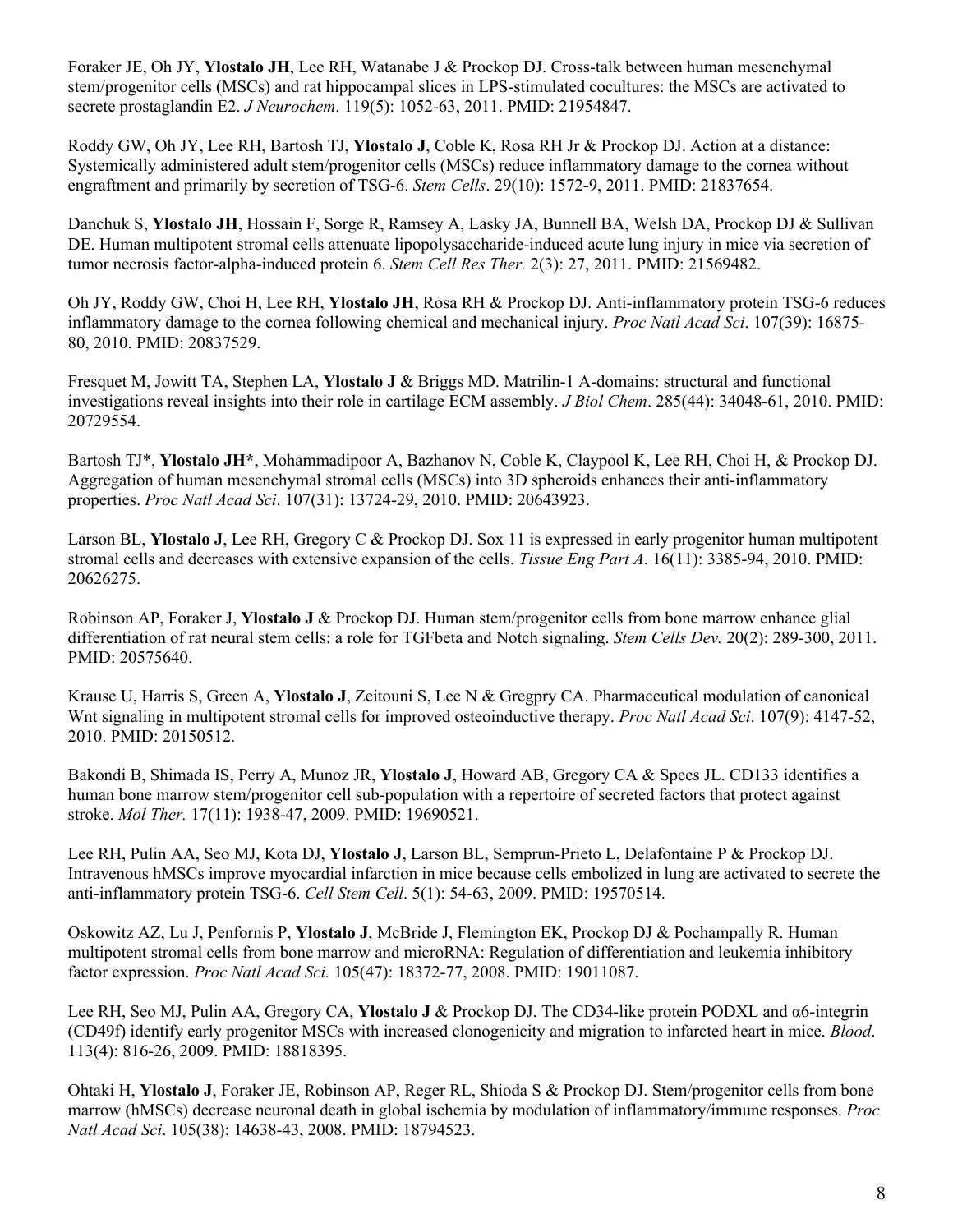Whitney MJ, Lee A, **Ylostalo J**, Zeitouni S, Tucker A & Gregory CA. Leukemia inhibitory factor secretion is a predictor and indicator of early progenitor status in adult bone marrow stromal cells. *Tissue Eng Part A*. 15(1): 33-44, 2009. PMID: 18637760.

**Ylostalo J**\*, Bazhanov N\* & Prockop DJ. Reversible commitment to differentiation by human multipotent stromal cells in single-cell-derived colonies. *Exp Hematol.* 36(10): 1390-402, 2008. PMID: 18619725.

Spees JL, Whitney MJ, Sullivan DE, Lasky JA, Laboy M, **Ylostalo J** & Prockop DJ. Bone marrow progenitor cells contribute to repair and remodeling of the lung and heart in a rat model of progressive pulmonary hypertension. *FASEB J*. 22(4): 1226-36, 2008. PMID: 18032636.

Larson BL\*, **Ylostalo J**\* & Prockop DJ. Human multipotent stromal cells (MSCs) undergo transition from division to development in culture. *Stem Cells*. 26(1): 193-201, 2008. PMID: 17916801.

Fresquet M, Jowitt TA, **Ylostalo J**, Coffey P, Meadows RS, Ala-Kokko L, Thornton DJ & Briggs MD. Structural and functional characterization of recombinant matrilin-3 A-domain and implications for human genetic bone diseases. *J Biol Chem.* 282(48): 34634-43, 2007. PMID: 17881354.

Jaalinoja J, **Ylostalo J**, Beckett W, Hulmes DJS & Ala-Kokko L. Trimerization of collagen IX α-chains does not require the presence of the COL1 and NC1 domains. *Biochem J.* 409(2): 545-54, 2008. PMID: 17880280.

Pochampally RR, **Ylostalo J**, Matz RR, Smith JR & Prockop DJ. Histamine receptor H1 and dermatopontin: new downstream targets of the vitamin D receptor. *J Bone Miner Res*. 22(9): 1338-49, 2007. PMID: 17547532.

Bunnell BA, **Ylostalo J**, Kang SK. Common transcriptional gene profile in neurospheres-derived from pATSCs, pBMSCs, and pNSCs. *Biochem Biophys Res Commun.* 343(3): 762-71, 2006. PMID: 16563342.

**Ylostalo J**\*, Smith JR\*, Pochampally RR, Matz R, Sekiya I, Larson BL, Vuoristo J & Prockop DJ. Use of microarrays to identifying new downstream target genes for transcription factors. Application to the differentiation of adult stem cells (MSCs) into chondrocytes and adipocytes. *Stem Cells.* 24(3): 642-52, 2006. PMID: 16439615.

Budde B, Blumbach K, **Ylostalo J**, Zaucke F, Ehlen HW, Wagener R, Ala-Kokko L, Paulsson M, Bruckner P & Grassel S. Altered integration of matrilin-3 into cartilage extracellular matrix in the absence of collagen IX. *Mol Cell Biol.* 25(23): 10465-78, 2005. PMID: 16287859.

Gregory CA, **Ylostalo J** & Prockop DJ. Adult bone marrow stem/progenitor cells (MSCs) are preconditoned by microenvironmental "niches" in culture: a two-stage hypothesis for regulation of MSC fate. *Sci STKE.* 294: pe37, 2005. PMID: 16046665. Review.

Lee CT, **Ylostalo J**, Friedman M & Hoyle GW. Gene expression profiling in mouse lung following polymeric hexamethylene diisocyanate exposure. *Toxicol Appl Pharmacol.* 205(1): 53-64, 2005. PMID: 15885264.

**Ylostalo J**, Randall AC, Myers TA, Metzger M, Krogstad DJ & Cogswell FB. Transcriptome profiles of host gene expression in a monkey model of human malaria. *J Infect Dis*. 191(3): 400-9, 2005. PMID: 15633100.

Kang SK, Putnam L, Dufour J, **Ylostalo J**, Jung JS & Bunnell BA. Expression of telomerase extends the lifespan and enhances osteogenic differentiation of adipose tissue-derived stromal cells. *Stem Cells.* 22(7): 1356-72, 2004. PMID: 15579653.

Kapyla J, Jaalinoja J, Tulla M, **Ylostalo J**, Nissinen L, Viitasalo T, Vehvilainen P, Marjomaki V, Nykvist P, Saamanen A-M, Farndale RW, Birk DE, Ala-Kokko L & Heino J. The fibril associated collagen IX provides a novel mechanism for cell adhesion to cartilaginous matrix. *J Biol Chem.* 279(49): 51677-87, 2004. PMID: 15383545.

Kang SK, Putnam LA, **Ylostalo J**, Popescu IR, Dufour J, Belousov A & Bunnell BA. Neurogenesis of Rhesus adipose stromal cells. *J Cell Sci*. 117(Pt18): 4289-99, 2004. PMID: 15292397.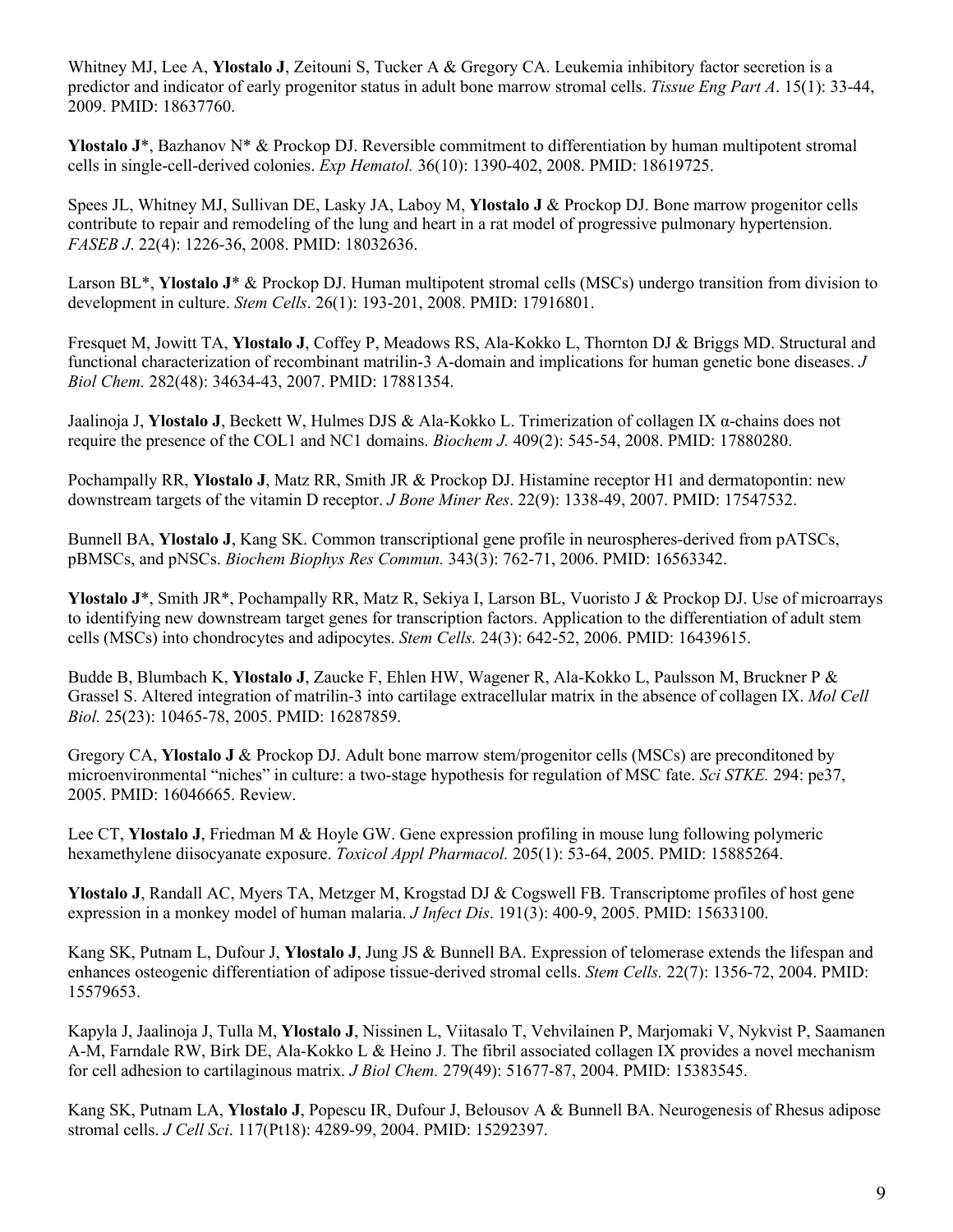Pihlajamaa T, Lankinen H, **Ylostalo J**, Valmu L, Jaalinoja J, Zaucke F, Spitznagel L, Gosling S, Puustinen A, Morgelin M, Peranen J, Maurer P, Ala-Kokko L & Kilpelainen I. Characterization of recombinant amino-terminal NC4 domain of human collagen IX: interaction with glycosaminoglycans and cartilage oligomeric matrix protein. *J Biol Chem.* 279(23): 24265-73, 2004. PMID: 15047691.

Pochampally RR, Smith JR, **Ylostalo J** & Prockop DJ. Serum deprivation of human marrow stromal cells (hMSCs) selects for a subpopulation of early progenitor cells with enhanced expression of Oct-4 and other embryonic genes. *Blood.* 103(5): 1647-52, 2004. PMID: 14630823.

Spees JL, Olson SD, **Ylostalo J**, Lynch PJ, Smith J, Perry A, Peister A, Wang MY & Prockop DJ. Differentiation, cell fusion, and nuclear fusion during *ex vivo* repair of epithelium by human adult stem cells from bone marrow stroma. *Proc Natl Acad Sci*. 100(5): 2397-402, 2003. PMID: 12606728.

**Ylostalo J**, Srivastava K & Flurkey WH. Characterization of a tyrosinase isoform from the cap skin of portabella mushrooms. *J Food Biochemistry.* 25: 493-507, 2001.

\*Equal contribution.

## **CONFERENCES AND PRESENTATIONS**

Abstracts and presentations:

Genetic implications of viral encephalitis: Up regulation of DRD2 gene potentially linked with psychological symptoms of the virus. King S & **Ylostalo** J. Texas Branch of the American Society for Microbiology (TX-ASM) Spring Conference, Virtual, March 25-26, 2021. Undergraduate student presentation.

Teaching during the pandemic: HyFlexing. **Ylostalo J**. 124th Annual Meeting of Texas Academy of Science, Virtual, February 26-27, 2021. Podium presentation.

Gene expression changes in mesenchymal stem cells due to different pathologies: potential implications of an increased FLRT3 expression. King S & **Ylostalo J**. 124th Annual Meeting of Texas Academy of Science, Virtual, February 26-27, 2021. Undergraduate student presentation.

Promoting active learning in an upper level immunology course. **Ylostalo J**. 123<sup>rd</sup> Annual Meeting of Texas Academy of Science, Stephen F. Austin State University, Nacogdoches, TX, February 28-29, 2020. Podium presentation.

Identifying factors in the progression of alcohol liver disease to hepatocellular carcinoma using gene expression analysis. Garcia A & **Ylostalo J**. Watson Scholars' Day, University of Mary Hardin-Baylor, Belton, TX, November  $18<sup>th</sup>$ , 2019. Undergraduate student poster.

Math/logic concepts in the microbiology laboratory. **Ylostalo J**. Texas Branch of the American Society for Microbiology (TX-ASM) Fall Conference, The University of Texas at San Antonio, San Antonio, TX, November 7-9, 2019. Podium presentation (invited).

Bacteriostatic effects of essential oils and acne treatment regimens. Gutierrez A & **Ylostalo J**. Watson Scholars' Day, University of Mary Hardin-Baylor, Belton, TX, April 8<sup>th</sup>, 2019. Undergraduate student poster.

Most effective isolated antibiotic in inhibiting *Staphylococcus epidermidis* growth. Saenz A & **Ylostalo J**. Watson Scholars' Day, University of Mary Hardin-Baylor, Belton, TX, April 8<sup>th</sup>, 2019. Undergraduate student poster.

Development of an engaging and rigorous microbiology online course. **Ylostalo JH**. 122<sup>nd</sup> Annual Meeting of Texas Academy of Science, Howard Payne University, Brownwood, TX, March 1-2, 2019. Podium presentation.

Using bioinformatics approaches to identify differentially expressed genes in Alzheimer's disease. Calderone A & **Ylostalo J.** Watson Scholars' Day, University of Mary Hardin-Baylor, Belton, TX, November 12<sup>th</sup>, 2019. Undergraduate student poster  $(1<sup>st</sup>$  place).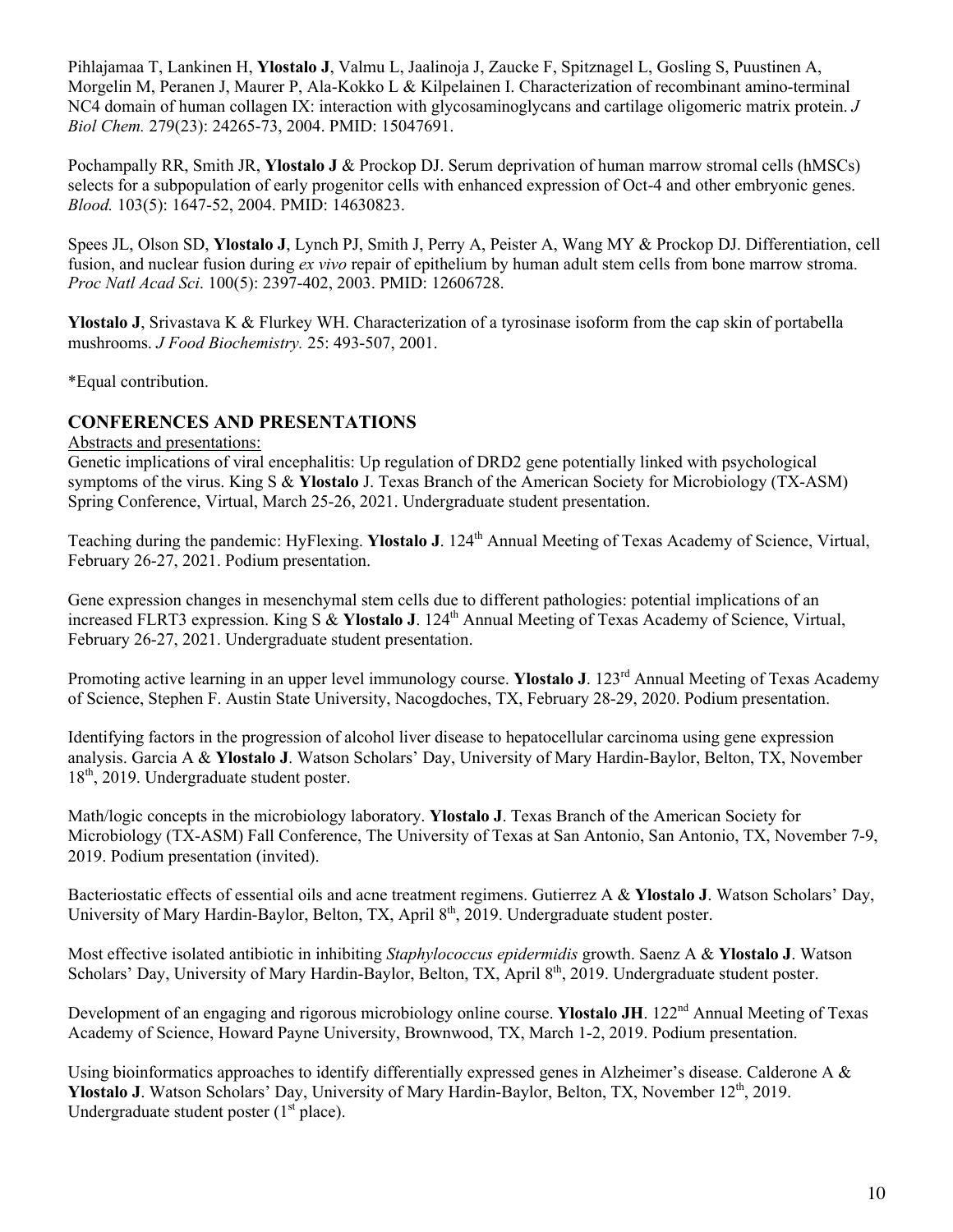The development and application of an effective tool enhancing understanding of stem cells.. Garrett A & **Ylostalo J**. Watson Scholars' Day, University of Mary Hardin-Baylor, Belton, TX, November 12<sup>th</sup>, 2019. Undergraduate student poster.

How to maximize STEM learning in microbiology laboratory: lesson in bacterial enumeration. **Ylostalo J**. American Society for Microbiology Conference for Undergraduate Educators (ASMCUE), Austin, TX, July 26-29. Podium presentation.

Using bioinformatics tools to decipher regulatory gene networks in *Leishmania major* infected dendritic cells. Ensley E & **Ylostalo J**. Watson Scholars' Day, University of Mary Hardin-Baylor, Belton, TX, April 9<sup>th</sup>, 2018. Undergraduate student poster.

Deciphering zinc finger protein expression in estrogen receptor  $\alpha$  silenced MCF7 breast cancer cells using bioinformatics applications. Trevino-Flitton A & **Ylostalo J**. Watson Scholars' Day, University of Mary Hardin-Baylor, Belton, TX, April 9<sup>th</sup>, 2018. Undergraduate student poster ( $3<sup>rd</sup>$  place).

Using bioinformatics tools to decipher regulatory gene networks in *Leishmania major* infected dendritic cells. Ensley E. & **Ylostalo J**. Texas Branch American Society for Microbiology Spring Conference, T Bar M Resort, New Braunfels, TX, March 22-24, 2018. Undergraduate student poster.

Maximizing STEM learning in microbiology laboratory through bacterial enumeration. **Ylostalo JH**. 121st Annual Meeting of Texas Academy of Science, Midland College, Midland, TX, March 2-3, 2018. Podium presentation.

Pyruvate dehydrogenase complex related genes are differentially expressed between neonatal and adult cardiomyocytes. Ensley E & **Ylostalo J**. 121st Annual Meeting of Texas Academy of Science, Midland College, Midland, TX, March 2-3, 2018. Undergraduate student poster.

Pyruvate dehydrogenase complex related genes are differentially expressed between neonatal and adult cardiomyocytes. Ensley E & **Ylostalo J**. Watson Scholars' Day, University of Mary Hardin-Baylor, Belton, TX, November 13<sup>th</sup>, 2017. Undergraduate student poster  $(1<sup>st</sup>$  place).

Healing or stealing: generic versus trade name antibiotic ointments. Slack T & **Ylostalo J**. Watson Scholars' Day, University of Mary Hardin-Baylor, Belton, TX, April 4<sup>th</sup>, 2017. Undergraduate student poster.

Effectiveness of essential oils on *Staphylococcus epidermidis* growth inhibition. Rivera S, Ritenour A & **Ylostalo J**. Watson Scholars' Day, University of Mary Hardin-Baylor, Belton, TX, April 4<sup>th</sup>, 2017. Undergraduate student poster  $(1<sup>st</sup> place).$ 

Bacteriostatic effectiveness of tea tree oil against *E. coli* in popular recipes for home remedies. Sautter M & **Ylostalo JH.** 120<sup>th</sup> Annual Meeting of Texas Academy of Science, University of Mary Hardin-Baylor, Belton, TX, March 3-4, 2017. Undergraduate student poster.

Healing or stealing: generic versus trade name antibiotic ointments. Slack TA & **Ylostalo JH**. 120th Annual Meeting of Texas Academy of Science, University of Mary Hardin-Baylor, Belton, TX, March 3-4, 2017. Undergraduate student poster.

Using the "5E learning cycle" and "interleaving" to improve student retention of basic and complex genetics concepts. Ylostalo JH. 120<sup>th</sup> Annual Meeting of Texas Academy of Science, University of Mary Hardin-Baylor, Belton, TX, March 3-4, 2017. Podium presentation.

The effectiveness of solar radiation based method to obtain low cost potable water from unclean water sources. Waits A & **Ylostalo J**. Scholars' Day, University of Mary Hardin-Baylor, Belton, TX, March 30<sup>th</sup>, 2016. Undergraduate student poster.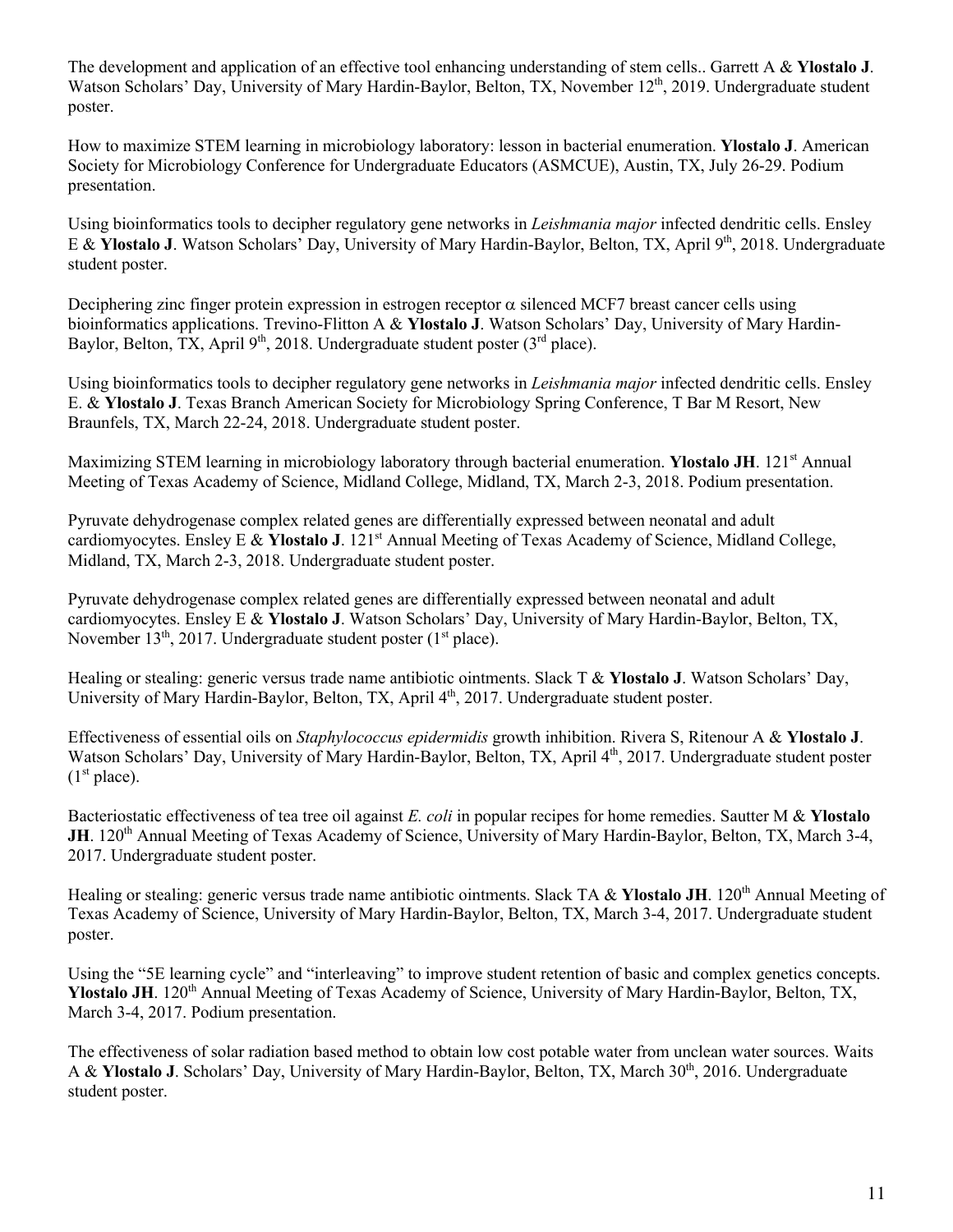Xeno-free culture conditions for 3D pre-activation of human mesenchymal stem/progenitor cells (MSC) for therapeutic uses in inflammatory diseases and cancers. **Ylostalo JH**, Bartosh TJ, Tiblow A & Prockop DJ. 2<sup>nd</sup> Annual Scott & White Research Days, Scott & White, Temple, TX, May 9-10, 2014. Poster.

Pre-activation of human mesenchymal stem/stromal cells in 3D culture enhances their therapeutic potential. **Ylostalo JH**. 3<sup>rd</sup> International Conference on Cell Science & Stem Cell Research, Baltimore, MD, November 20-22, 2013. Podium presentation (invited).

Pre-activation of human mesenchymal stem/precursor cells (MSC) in 3D culture enhances their therapeutic potential. **Ylostalo JH**, Bartosh TJ & Prockop DJ. 1<sup>st</sup> Annual Scott & White Research Days, Scott & White, Temple, TX, May 9-10, 2013. Podium presentation (selected,  $1<sup>st</sup>$  place).

Mesenchymal stem/precursor cells (MSC) administered intraperitoneally migrate to omentum and mesenteric tissues rich in innate lymphoid cells and promote Th2-like responses. Bazhanov N, **Ylostalo JH**, Bartosh TJ & Prockop DJ. 1<sup>st</sup> Annual Scott & White Research Days, Scott & White, Temple, TX, May 9-10, 2013. Poster.

Pre-activation of human mesenchymal stem/precursor cells (MSC) in 3D culture enhances their therapeutic potential. **Ylostalo JH**, Bartosh TJ & Prockop DJ. 6<sup>th</sup> International Symposium on Mesenchymal Stem/Progenitor Cells: MSCs and Cancers, Issues and Opportunities, Texas A&M Health Science Center, College Station, TX, May 3, 2013. Poster.

Preconditioning mesenchymal stem cells by 3D culture to produce STC1: a multi-functional protein that attenuates inflammation and improves function of the infarcted heart. Mohammadipoor A, **Ylostalo J**, Foskett A, Lee R, Prockop D & Bartosh T. Cardiovascular Research Institute 4<sup>th</sup> Research Symposium, Texas A&M Health Science Center, Temple, TX, May 2-3, 2013. Poster.

Preconditioning mesenchymal stem cells by 3D culture to produce STC1: a multi-functional protein that attenuates inflammation and improves function of the infarcted heart. Mohammadipoor A, **Ylostalo J**, Foskett A, Lee R, Prockop D & Bartosh T. 18<sup>th</sup> Annual Graduate Student Organization Symposium, Texas A&M Health Science Center College of Medicine, Bryan, TX, April 26, 2013. Poster.

Pre-activation of human mesenchymal stem/precursor cells (MSC) in 3D culture enhances their therapeutic potential. **Ylostalo JH**, Bartosh TJ & Prockop DJ. Enhancing Research through Collaboration Retreat, Baylor University, Waco, TX, March 15-16, 2013. Poster.

Mesenchymal stem/stromal cells (MSCs) in regenerative medicine. **Ylostalo JH**. International Conference on Regenerative & Functional Medicine, San Antonio, TX, November 12-14, 2012. Keynote podium presentation (invited).

Aggregation of human mesenchymal stem/stromal cells (hMSCs) into spheroids enhances their anti-inflammatory potential. **Ylostalo JH**. International Conference on Regenerative & Functional Medicine, San Antonio, TX, November 12-14, 2012. Podium presentation (invited).

Aggregation of human mesenchymal stem/progenitor cells (hMSCs) into spheroids initiates IL1 signaling in MSCs resulting in prostaglandin E2 dependent anti-inflammatory effect on macrophages. **Ylostalo JH**, Bartosh TJ, Coble K & Prockop DJ. 17th Annual College of Medicine Graduate Student Organization Research Symposium, Texas A&M Health Science Center College of Medicine, Bryan, TX, April 27, 2012. Poster (2<sup>nd</sup> place).

Aggregation of human mesenchymal stem/progenitor cells (hMSCs) into spheroids initiates IL1 signaling in MSCs resulting in prostaglandin E2 dependent anti-inflammatory effect on macrophages. **Ylostalo JH**, Bartosh TJ, Coble K & Prockop DJ. Moving Adult Stem Cells and the Therapeutic Proteins They Produce from the Laboratory to the Patient Stem Cell Conference, Texas A&M Health Science Center, College Station, TX, November 4, 2011. Poster

Human mesenchymal stromal cell (hMSC) spheroids exhibit enhanced anti-inflammatory properties. **Ylostalo J**. Texas A&M AgriLife Site Visit, Temple, TX, April 20, 2011. Podium presentation.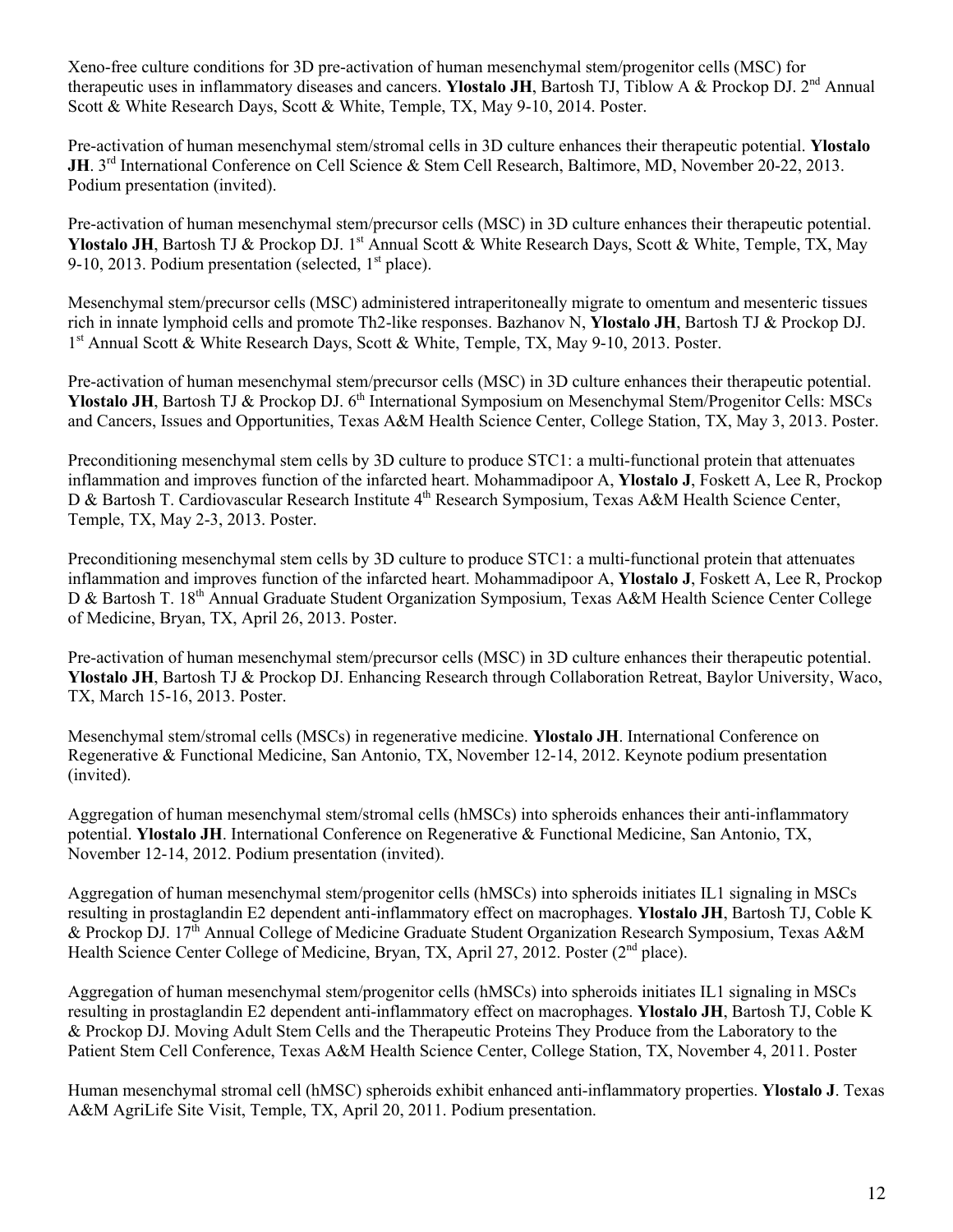Human mesenchymal stromal cell (hMSC) spheroids exhibit enhanced anti-inflammatory properties. **Ylostalo J**. Stem Cells and Regenerative Medicine World Congress, San Diego, CA, January 24-25, 2011. Podium presentation.

Unique characteristics of human mesenchymal stromal cells derived from multicellular spheroid cultures. Bartosh TJ, **Ylostalo J**, Mohammadipoor A, Claypool K, Coble K & Prockop DJ. 8<sup>th</sup> International Society for Stem Cell Research (ISSCR) Meeting, San Francisco, CA, June 16-19, 2010. Poster.

Aggregation of human mesenchymal stromal cells into three dimensional multicellular spheroids enhances their antiinflammatory properties. **Ylostalo J**, Bartosh TJ, Choi H, Bazhanov N, Coble K, Lee RH & Prockop DJ. 8th International Society for Stem Cell Research (ISSCR) Meeting, San Francisco, CA, June 16-19, 2010. Poster

Unique characteristics of human mesenchymal stromal cells derived from multicellular spheroid cultures. Bartosh TJ, Ylostalo J, Mohammadipoor A, Claypool K, Coble K & Prockop DJ. 5<sup>th</sup> International Conference on Mesenchymal and Non-Hematopoietic Stem Cells (MSCs), Austin, TX, November 12-14, 2009. Poster.

Aggregation of human mesenchymal stromal cells into three dimensional multicellular spheroids enhances their antiinflammatory properties. **Ylostalo J**, Bartosh TJ, Choi H, Bazhanov N, Coble K, Lee RH & Prockop DJ. 5th International Conference on Mesenchymal and Non-Hematopoietic Stem Cells (MSCs), Austin, TX, November 12-14, 2009. Poster.

Human multipotent stromal cells (MSCs) repeatedly create their own microenvironments as they are expanded and reexpanded from single cells into colonies. **Ylostalo J**, Bazhanov N & Prockop DJ. Biomedical Sciences 2nd Annual Retreat, Ocean Springs, MS, October 12-13, 2007. Podium presentation.

Human multipotent stromal cells (MSCs) repeatedly create their own microenvironments as they are expanded and reexpanded from single cells into colonies. **Ylostalo J**, Bazhanov N & Prockop DJ. 3rd Gene Therapy Research Symposium, Baton Rouge, LA, October 11, 2007. Poster.

Human multipotent stromal cells (MSCs) repeatedly create their own microenvironments as they are expanded and reexpanded from single cells into colonies. **Ylostalo J**, Bazhanov N & Prockop DJ. Adult Mesenchymal Stem Cells in Regenerative Medicine, Cleveland, OH, August 27-29, 2007. Podium presentation (selected) and poster.

Human multipotential stromal cells (MSCs) repeatedly create their own niches as they are expanded and re-expanded from single cells into colonies. **Ylostalo JH**, Bazhanov NA & Prockop DJ. American Society of Gene Therapy 10<sup>th</sup> Annual Meeting, Seattle, WA, May 30 - June 3, 2007. Poster.

Human multipotential stromal cells (MSCs) repeatedly create their own niches as they are expanded and re-expanded from single cells into colonies. **Ylostalo J**, Bazhanov N & Prockop DJ. 18th Annual Tulane Health Sciences Research Days, New Orleans, LA, February 28 – March 1, 2007. Poster.

Human multipotential mesenchymal stromal cells (MSCs) create their own niche as they expand from single cells into colonies. **Ylostalo J**, Bazhanov N & Prockop DJ. Biomedical Sciences 1st Annual Retreat, Covington, LA, October 20, 2006. Poster.

The transcriptome of human multipotential stromal cells (MSCs) in culture undergoes transition from division to development. Larson BL, **Ylostalo J** & Prockop DJ. 4th International Society for Stem Cell Research Annual Meeting, Toronto, Canada, June 29 – July 1, 2006. Poster.

Changes in human gene expression during uncomplicated *Plasmodium falciparum* malaria. Colborn JM, **Ylostalo J**, Koita OA, Cisse O & Krogstad DJ. American Society of Tropical Medicine and Hygiene 54<sup>th</sup> Annual Meeting, Washington D.C., December 11-15, 2005. Poster

Correct domain organization of collagen IX alpha chains is required for triple helix formation. **Ylostalo J**, Jaalinoja J, Beckett W, McCants M & Ala-Kokko L. Gordon Research Conference on Collagen, New London, NH, July 24-29, 2005. Poster.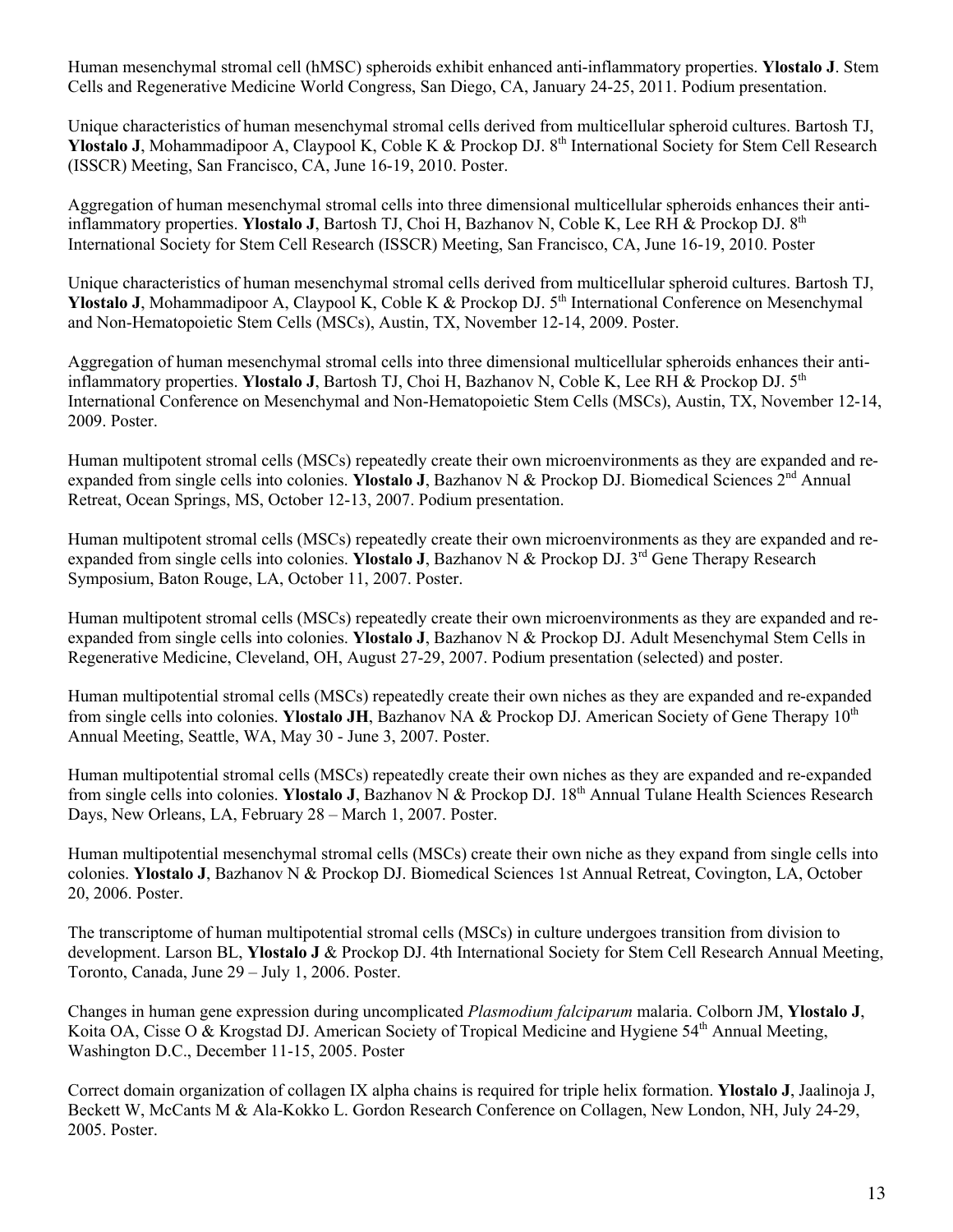Correct domain organization of collagen IX alpha chains is required for triple helix formation. **Ylostalo J**, Jaalinoja J, Beckett W, McCants M & Ala-Kokko L. 17<sup>th</sup> Annual Tulane Health Sciences Research Days, New Orleans, LA, March 9-10, 2005. Podium presentation (selected) and poster  $(1<sup>st</sup>$  place).

A simple, rapid microarray based screen to identify new target genes. **Ylostalo J**, Smith JR, Sekiya I, Larson BL, Vuoristo J & Prockop DJ. 4th Annual Conference on Mesenchymal and Nonhematopoietic Stem Cells, New Orleans, LA, October 14-16, 2004. Poster.

Microarray studies of gene expression in malaria. **Ylostalo J**. Medicines for Malaria Venture Tulane University Site Visit, New Orleans and Covington, LA, August 9-11, 2004. Podium presentation.

Differential gene expression profiles of human mesenchymal stem cells from bone marrow stroma: donor variability and *ex vivo* expansion. Larson BL, **Ylostalo J** & Prockop DJ. Gene Therapy Research Symposium, Baton Rouge, LA, May 2, 2004. Poster.

Transcriptome profiles of host gene expression in monkey models of human malaria. **Ylostalo J**, Randall AC, Myers TA, Metzger M, Krogstad DJ & Cogswell FB. 16<sup>th</sup> Annual Tulane Health Sciences Research Days, New Orleans, LA, April 28-29, 2004. Poster.

Identification of multiple genes that are co-regulated during chondrogenesis and adipogenesis; transcriptome profiling the time courses of differentiation of human adult stem cells from bone marrow stroma (MSCs). **Ylostalo J**, Smith J, Sekiya I, Larson B, Vuoristo J & Prockop DJ. The American Society for Cell Biology 43<sup>rd</sup> Annual Meeting, San Francisco, CA, December 13-17, 2003. Poster.

Structural and functional changes in collagen IX due to a MED mutation. **Ylostalo J**, Cotterill S, Beckett W, Lohiniva J, Pihlajamaa T, Briggs MD & Ala-Kokko L. 15th Annual Tulane Health Sciences Research Days, New Orleans, LA, April 24-25, 2003. Poster.

Structural and functional changes in collagen IX due to a MED mutation. **Ylostalo J**, Cotterill S, Beckett W, Lohiniva J, Pihlajamaa T, Briggs M & Ala-Kokko L. Experimental Biology, San Diego, CA, April 11-15, 2003. Poster.

Structural and functional changes in collagen IX due to two disease-causing mutations. **Ylostalo J**, Beckett W, Lohiniva J & Ala-Kokko L. 1<sup>th</sup> Annual Molecular and Cellular Biology Retreat, Gulfport, MS, October 5-6, 2002. Poster.

Purification and characterization of tyrosinase from cap skin of portabella mushrooms. **Ylostalo JH** & Flurkey WH. 215th American Chemical Society National Meeting, Dallas, TX, March 29 – April 2, 1998. Poster.

## **Other attended conferences**:

- Texas Branch of American Society for Microbiology, Fall Conference, online, November 5 6, 2020.
- Course Hero Virtual Education Summit 2020, online, July 29 31, 2020.
- Remote: The Connected Faculty Summit, online, July 13 14, 2020.
- Ideate 2020, Online Learning Consortium, online, April 21 May 1, 2020.
- UMHB Vocare Mentors Retreat, Belton, TX, January 6-7, 2020.
- Engaging Pedagogy Conference, Texas Lutheran University, Seguin, TX, May 5<sup>th</sup>, 2019.
- Texas Branch American Society for Microbiology Spring Conference, T Bar M Resort, New Braunfels, TX, March 28-30, 2019.
- UMHB National Stem Day Student Symposium, University of Mary Hardin-Baylor, Belton, TX, November  $8<sup>th</sup>$ , 2017.
- 20<sup>th</sup> Annual Wakonse South Conference: Activating Student Learning, Burnet, TX, March 31 April 2, 2017
- Texas Branch American Society for Microbiology Fall Conference, The University of Texas at Dallas, Dallas, TX, November 10-12, 2016.
- Texas Branch American Society for Microbiology Spring Conference, T Bar M Resort, New Braunfels, TX, April  $2<sup>nd</sup>$ , 2016.
- <sup>-</sup> 119<sup>th</sup> Texas Academy of Science Annual Meeting, Junction, TX, March 4-6, 2016.